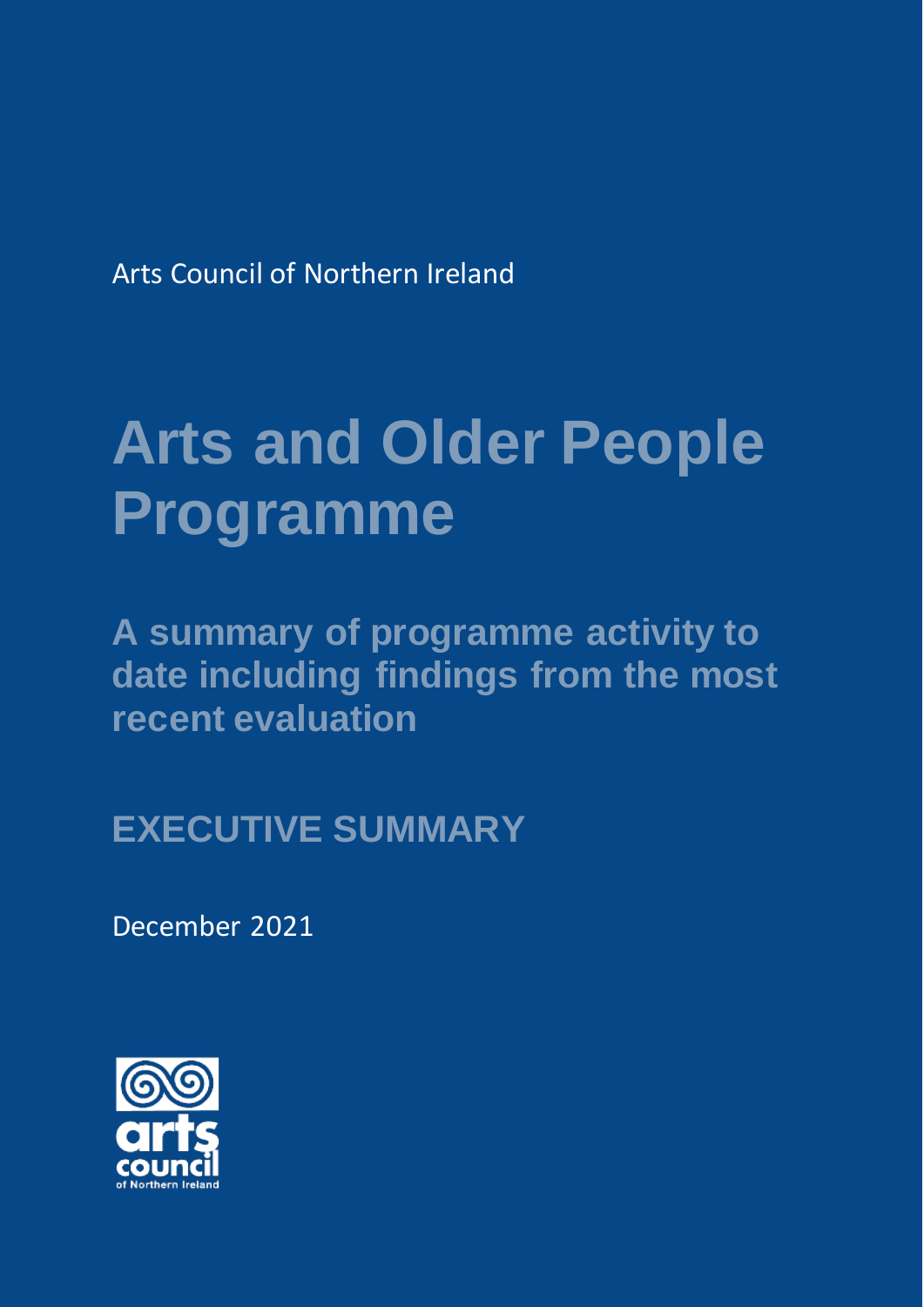## **Executive Summary**

## **Arts and Older People Programme: a summary of programme activity to date including findings from the most recent evaluation.**

### **Background**

The first three-year pilot programme commenced in 2010 and was funded by the Arts Council of Northern Ireland (ACNI) through its National Lottery resource, and Atlantic Philanthropies (total £700k). The programme focused on increasing opportunities for older citizens to engage in the arts, with a view to promoting positive mental health and alleviating issues known to impact particularly on this associated age group, including poverty, isolation and loneliness. There were four elements associated with the programme at this stage: a grant programme, artist training, festival and evaluation.

In 2013, based on the findings of the pilot programme, a new three-year programme was launched. The budget for this programme increased to £790,000, with contributions from ACNI (Lottery), Department for Culture, Arts and Leisure (£100k), Public Health Agency (£210k) and Baring Foundation (£180k). The programme elements remained consistent with the pilot phase.

From 2016 to date, funding has been secured on an annual, rolling basis, with support from ACNI Lottery (£100k per year), PHA (circa £75k - £80k per year) and Baring Foundation (£50k per year). Responding to evaluation evidence from the previous round, during this phase greater emphasis was placed on engaging older men and the carers of older people.

In 2019, whilst the emphasis on the health risks associated with old age relating to poverty, isolation and loneliness remained the same, the target group shifted towards older people with dementia. Due to the COVID-19 pandemic, activity in care homes was prioritized at the request of the PHA, who were concentrating support on the recovery of the care home sector. The current funding round opened in June 2021.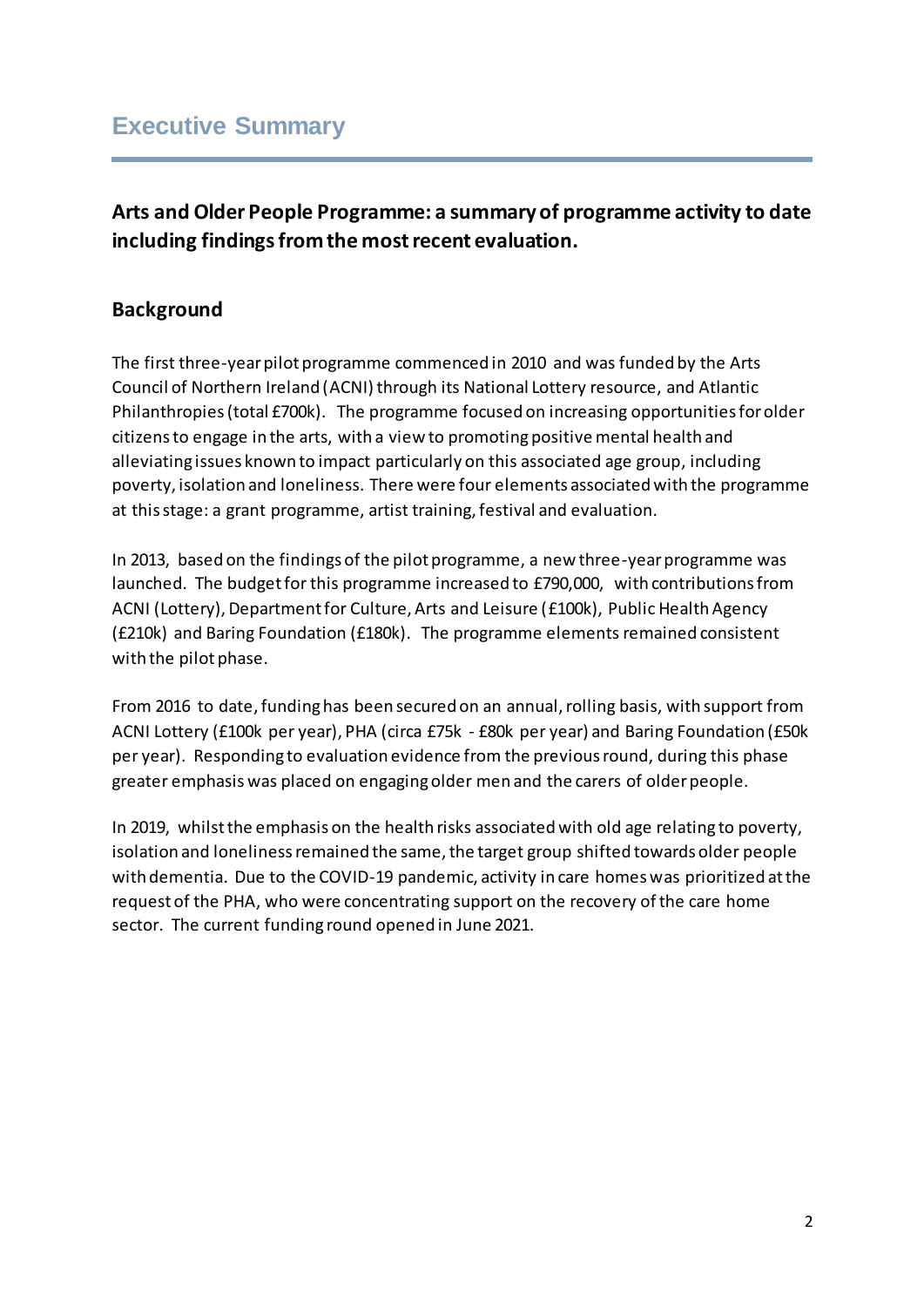#### **Evaluation contracts and key outputs**

| Year                    | <b>Evaluation</b>                                                    |
|-------------------------|----------------------------------------------------------------------|
| 2010 to 2013 (Phase I)  | Wallace Consulting appointed to develop and deliver a three-year     |
|                         | evaluation framework.                                                |
| 2013 to 2016 (Phase II) | Wallace Consulting appointed to develop and deliver a three-year     |
|                         | evaluation framework. Work included commissioning an MLA survey as   |
|                         | part of Bellweather evaluation approach.                             |
| 2016                    | Case Study Contract awarded to Sonrisa Solutions, with production of |
|                         | 'Not so Cut Off' publication.                                        |
| 2017                    | ACNI managed evaluation using a standardised measurement             |
|                         | framework.                                                           |
| 2018                    | ACNI managed evaluation using standardised measurement framework;    |
|                         | Case Study Contract awarded to Sonrisa Solutions, with production of |
|                         | 'My Blue Sandals' publication.                                       |
| 2018                    | ACNI produced 'The State of Play' publication, reflecting on the     |
|                         | programme to date.                                                   |
| 2019                    | ARK produced an evaluation report based on qualitative evidence      |
|                         | gathered since 2013 through frameworks                               |
| 2020                    | ACNI produced 'A Decade on' publication, reflecting on the programme |
|                         | over the past 10 years.                                              |
| 2021 to 2022            | Appointment of Sonrisa Solutions to design and roll out evaluation   |
|                         | framework.                                                           |

The benefits associated with undertaking the evaluation can be summarised as follows:

- Captured data to reflect the strength of delivery
- Alignment of outcomes with other interventions using a standardised measurement framework
- Used case studies to capture the voices of the older people involved
- Helped the direction of travel and drilled down into the priority areas
- Informed the funders of the programme as to the need to continue the work
- Provided figures for numbers of participants, artists and audience involved
- Could be used to demonstrate the strength of the arts to health and wellbeing

The need to continue the evaluation work will help with the benefits outline d above. Moving forward, the areas that should be captured are as follows:

- Grants programme quantitative analysis to capture the numbers and statistics on health and wellbeing improvements
- Grants programme qualitative analysis through case studies to capture the stories of those involved
- Artists'training to capture the needs of the sector on how they can strengthen delivery
- Carers' training on what they need to ensure arts activities are continued
- Celebration events and how best to showcase the work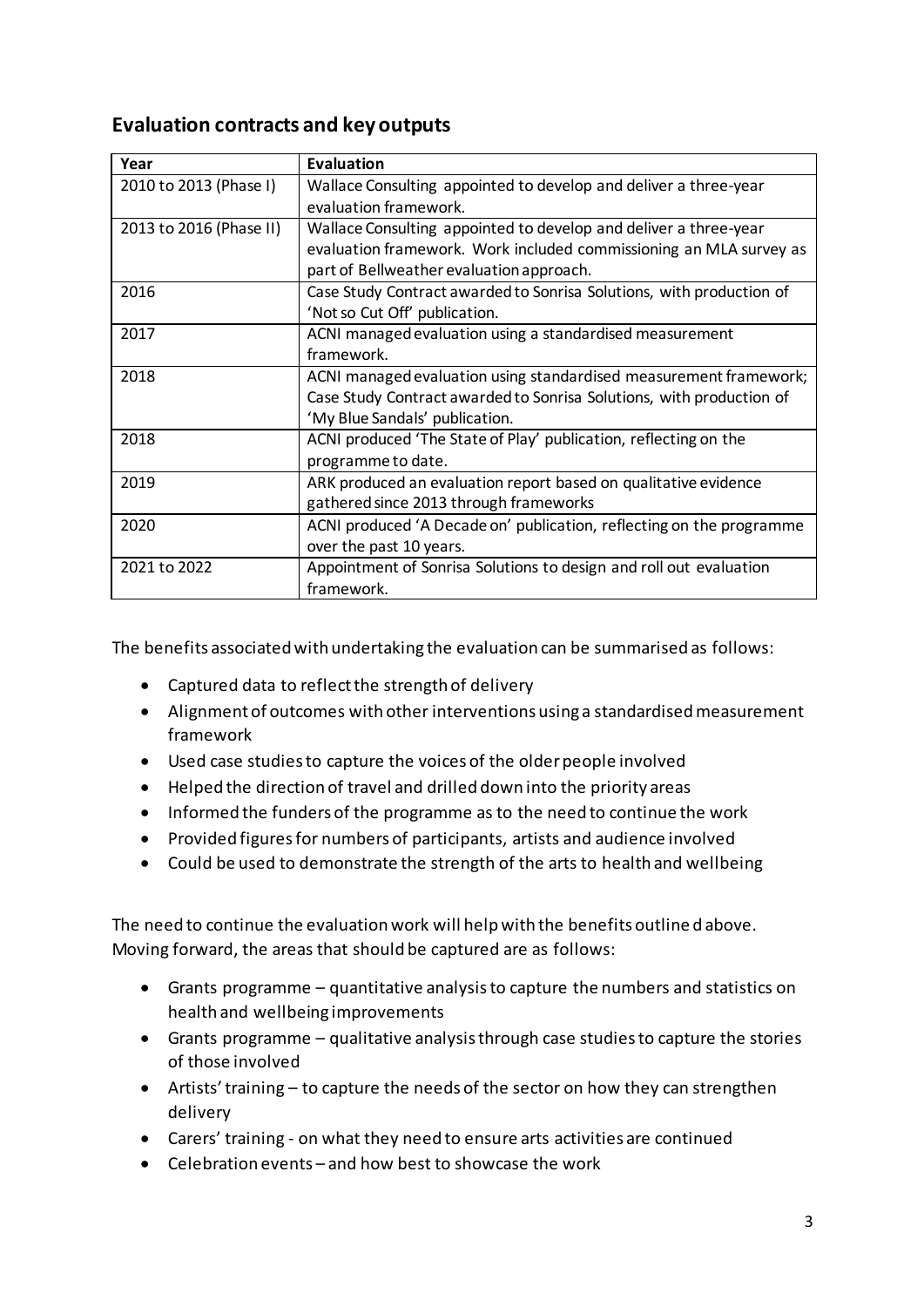# **Arts and Older People Programme: evaluation findings from funding Round 5.**

The Arts and Older People Programme is one of the Arts Council's core programme areas and has engaged with over 29,000 participants through over 170 artist led projects since inception as a pilot. It is supported financially by the Arts Council of Northern Ireland and the Public Health Agency (PHA) and has received over £2 million in National Lottery support since inception.

The programme aims to increase opportunities for older people to engage in the arts and, by so doing, address some of the core issues facing older people in Northern Ireland today: mental health, poverty, isolation and loneliness. Recently, the programme has concentrated support on activity within care homes settings, carers and people living with dementia.

As a consequence of the COVID-19 pandemic, funded organisations have had to radically adapt their engagement strategies to guarantee the safety of participants, care workers and artists, whilst still ensuring the delivery of an engaging and stimulating range of activities.

The report describes the outcomes associated with activity delivered during Round 5, established using a mix of qualitative-based questionnaires, observations and interviews. Other methodologies tested during the round will be used as part of an evaluation framework to be rolled out during Round 6.

This summary is based on the findings of an evaluation carried out in 2021 by Dr Una Lynch & Ismail Hadjri and is the latest in a series of research insights published by the Arts Council looking at the impact of the Arts and Older People Programme.

#### **Summary of Round 5 awards and participant profiles**

- Twelve established projects were funded through this round of the Arts and Older People Programme. Collectively, they received £109,024 in Lottery funding; an average award of £8,428 per organisation. Nine organisations chose to contribute to this evaluation.
- Collectively, these organisations engaged with an estimated 900 participants. The nature and extent of engagement varied significantly and included engagement at one-off events/shows.
- Music was the primary art form element within eight of the programmes delivered, and featured exclusively within three. Remaining projects incorporated creative writing, storytelling (reminiscence), visual art and dance.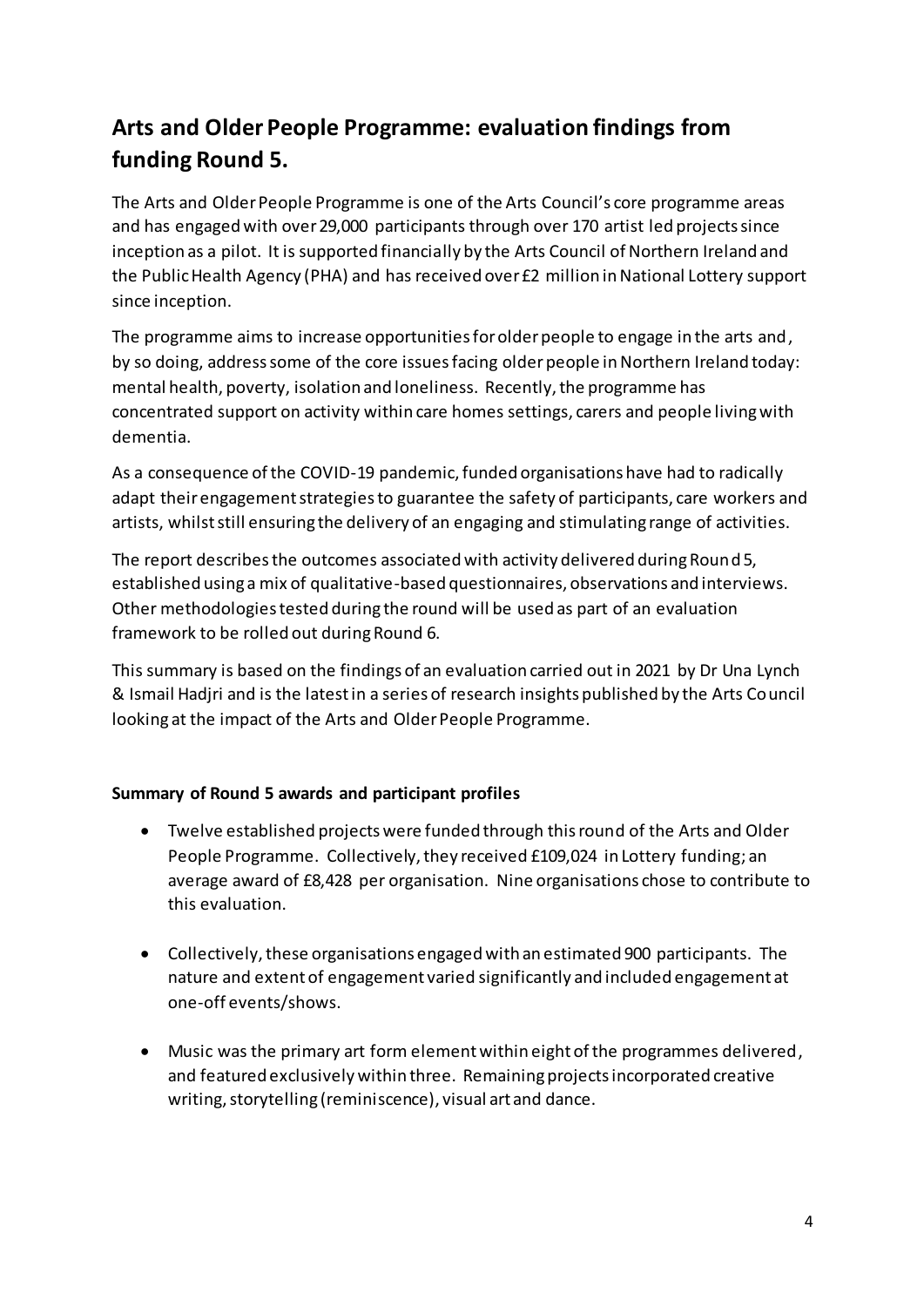- More than half of the projects funded (55.6%) delivered all or some of their work online using virtual meeting platforms such as Zoom. A smaller number of organisations delivered activity 'in person' because of social distancing restrictions.
- Seven Arts and Older People Programme 5 projects worked with people aged over 80 years; eight, between 70 and 80 years; and six between 50 and 60 years.
- Observation-based evidence demonstrated impact across all domains in the Public Health Agency's (PHA) 'Take Five steps to Wellbeing'<sup>1</sup> including: connecting participants; learning new skills; sharing / giving learning with others; taking time out and taking notice.

#### **Summary of qualitative findings**

#### **Social isolation**

Project workers were cognisant that they were connecting with socially isolated people. They took great satisfaction in the knowledge that, through their work, they were alleviating loneliness and making a tangible difference in people's lives:

*"… they [the participants] described our sessions as the 'the highlight of the week' … Most of the older people we were working with were living alone. Some were living with carers. For some people it was an opportunity to interact with others experiencing similar difficulties*." (Arts and Older People Programme - Project 1)

"*The participants' enthusiasm and engagement in the whole project was its biggest success*." (Arts and Older People Programme - Project 7)

The arts proved to be such a powerful vehicle for engagement that the limitations associated with online platforms proved not to be as great an issue as had been anticipated:

*"It was difficult to observe body language due to the restrictions of Zoom; however, it was obvious during the sessions that the majority of participants were actively engaged and having fun – clapping along, singing, foot tapping, chatting, asking questions, leaning in when listening to each other, or sitting more upright when telling their personal stories or sharing opinions*." (Arts and Older People Programme - Project 6)

For participants, the Arts and Older People Programme workshops helped raise awareness that other people were also experiencing isolation. Meeting new people and making connections through the workshops helped alleviate personal feelings of loneliness. Broadening of social networks also afforded participants the opportunity to reach out and to help others:

"*The project has provided the opportunity to engage with people who are experiencing loneliness due to COVID. I feel that I have made a contribution to my community*." (Carer 1)

 $\overline{a}$ <sup>1</sup> https://www.publichealth.hscni.net/publications/take-5-steps-wellbeing-english-and-11-translations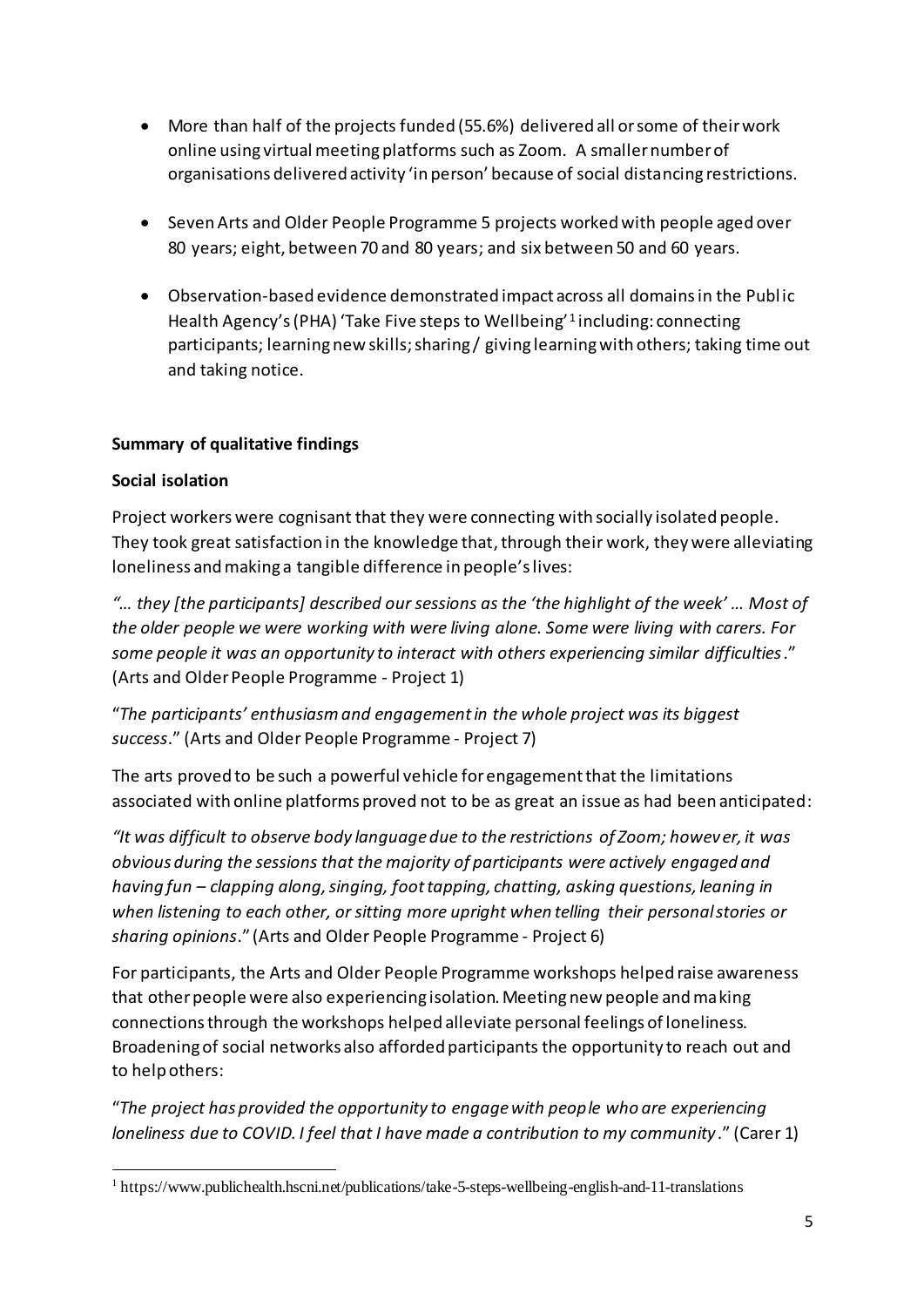#### **COVID-19-related findings**

COVID-19 restrictions had created greater distance and boundaries between the old and young. Project workers described the power of the inter-generational work to create understanding and empathy amongst young people for the elders in their midst:

*"It was so lovely to meet with young people again. I missed their energy."* (Participant E)

The Arts and Older People Programme 5 was also characterised as a powerful vehicle for promoting interculturality and connectivity with people from a wide variety of backgrounds:

*"Participants gained understanding of other cultures, better mutual respect for more than 12 different participating cultures e.g. Bulgarian, Chinese, Egyptian, Irish, Latvian, Maltese, Russian and Spanish."* (Arts and Older People Programme - Project 5)

COVID-19-related public health measures, such as distancing and social isolation, caused worlds and horizons to shrink as older people took refuge within the confines of their homes. Participants described how the Arts and Older People Programme eased them gently out of their isolation. The arts workshops encouraged participants to 'take notice'. They described how curiosity and healthy competition with their peers encouraged them to become more engaged with the world around them and with nature:

*"It was great to get to see what others are doing. The first week was clouds – outdoors – it encouraged you to look at what is going on around you."* (Participant B)

The Arts and Older People Programme projects were credited with forging supportive connections and relationships between participants:

"*Human resilience … participants supported each other during rehearsals and more importantly in between times, through good and bad times*." (Arts and Older People Programme - Project 5)

#### **Health and Wellbeing**

There was a palpable sense of gratification across projects that the work was improving health and quality of life for participants. The improvements were linked to the enhanced social connections engendered by engagement with the arts:

*"Improved health and wellbeing. Participants had weekly contact by phone, email, social media and outdoor visits to each other to support one another."* (Arts and Older People Programme - Project 5)

Arts and Older People Programme project leads also cited feedback from staff in residential settings about the positive impact that the programme was having. This included descriptions of the tangible impact on individual residents and ripple effects across other residents and staff:

"S*taff noticed how mood was markedly improved for all residents after the session*." (Arts and Older People Programme - Project 8)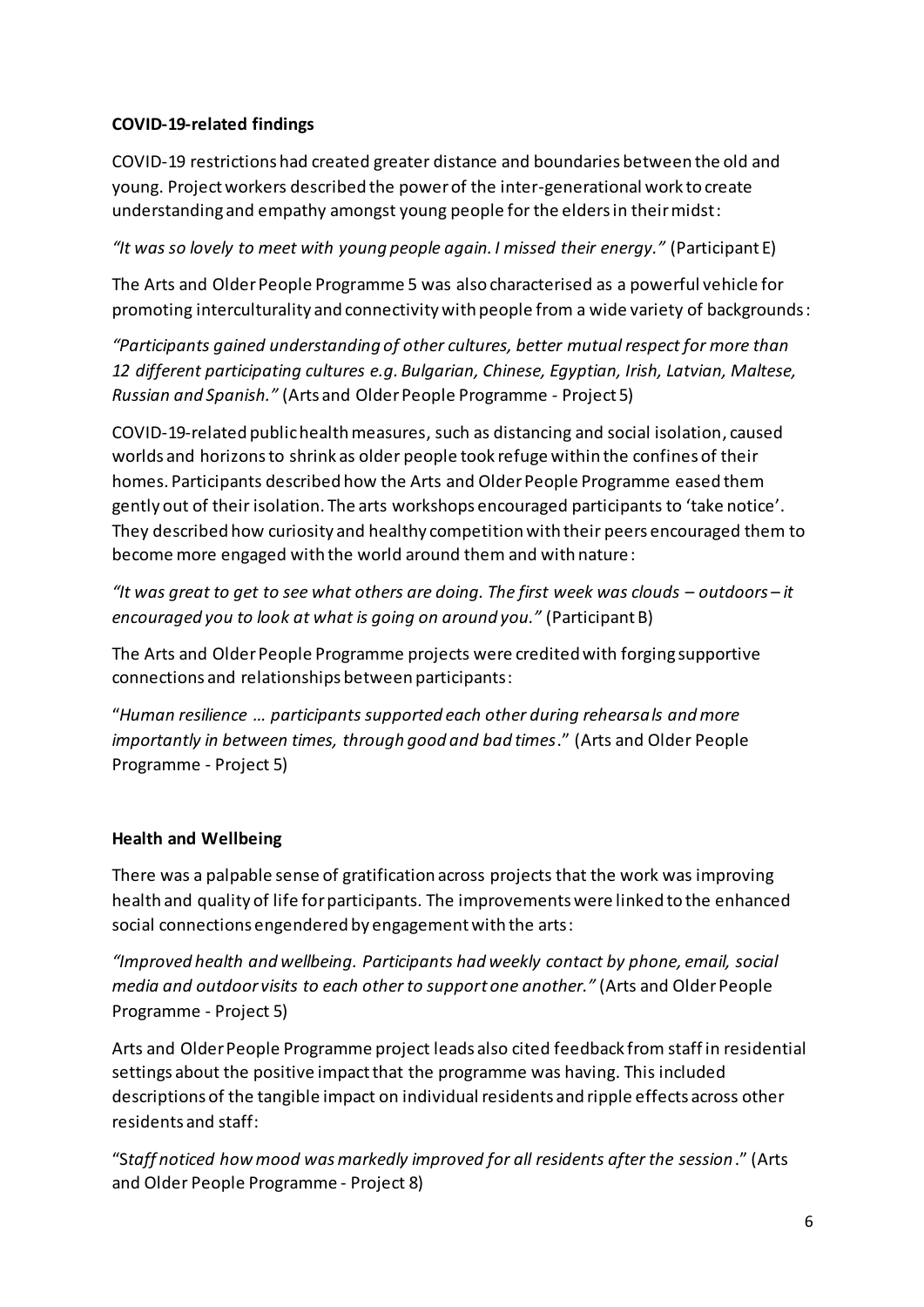*"There were lovely little reports of mood being markedly improved; lower levels of agitation, nervousness and decreased sense of loneliness."* (Arts and Older People Programme - Project 10)

#### **Confidence, creativity and learning**

An observed increase in the confidence of participants was a recurring theme in describing programme impact:

"*The impact was very noticeable over the weeks, with the groups opening up, laughing, thinking creatively, problem solving and sharing emotions – both good and bad*." (Arts and Older People Programme - Project 6)

"*Changes in confidence were very evident. People who began the programme silent and even reluctant to participate in discussion, over the week developed the confidence to join in*." (Arts and Older People Programme - Project 1)

The legacy of lockdown and enforced isolation was notable at the beginning of the Arts and Older People Programme. Project leaders and artists described the transformation that they witnessed in participants over the course of the programme:

"*The majority of participants gained confidence and pride back again after many of them had been isolated for so long*." (Arts and Older People Programme - Project 2)

#### **Operational challenges, the need for flexibility**

Arts and Older People Programme 5 was launched during the third wave of the COVID-19 pandemic and before vaccination had been rolled out. Artists and projects were severely limited in what they were able to do. Nevertheless, they acted with speed to innovate and move entire programmes online:

"*Due to COVID, directors, committee and participants showed great initiative and innovation by going immediately online, creating a music studio at an associate musician's home*." (Arts and Older People Programme - Project 5)

The flexibility on the part of the Arts Council, which enabled artists to improvise and move online, yielded the unanticipated benefit for some projects of making their work available to a greater number of participants than would have been possible in person:

*"COVID provided an opportunity to bring different generations together on a larger scale due to activities being online. In 'real life', it would have been difficult to fund these numbers*." (Arts and Older People Programme - Project 4)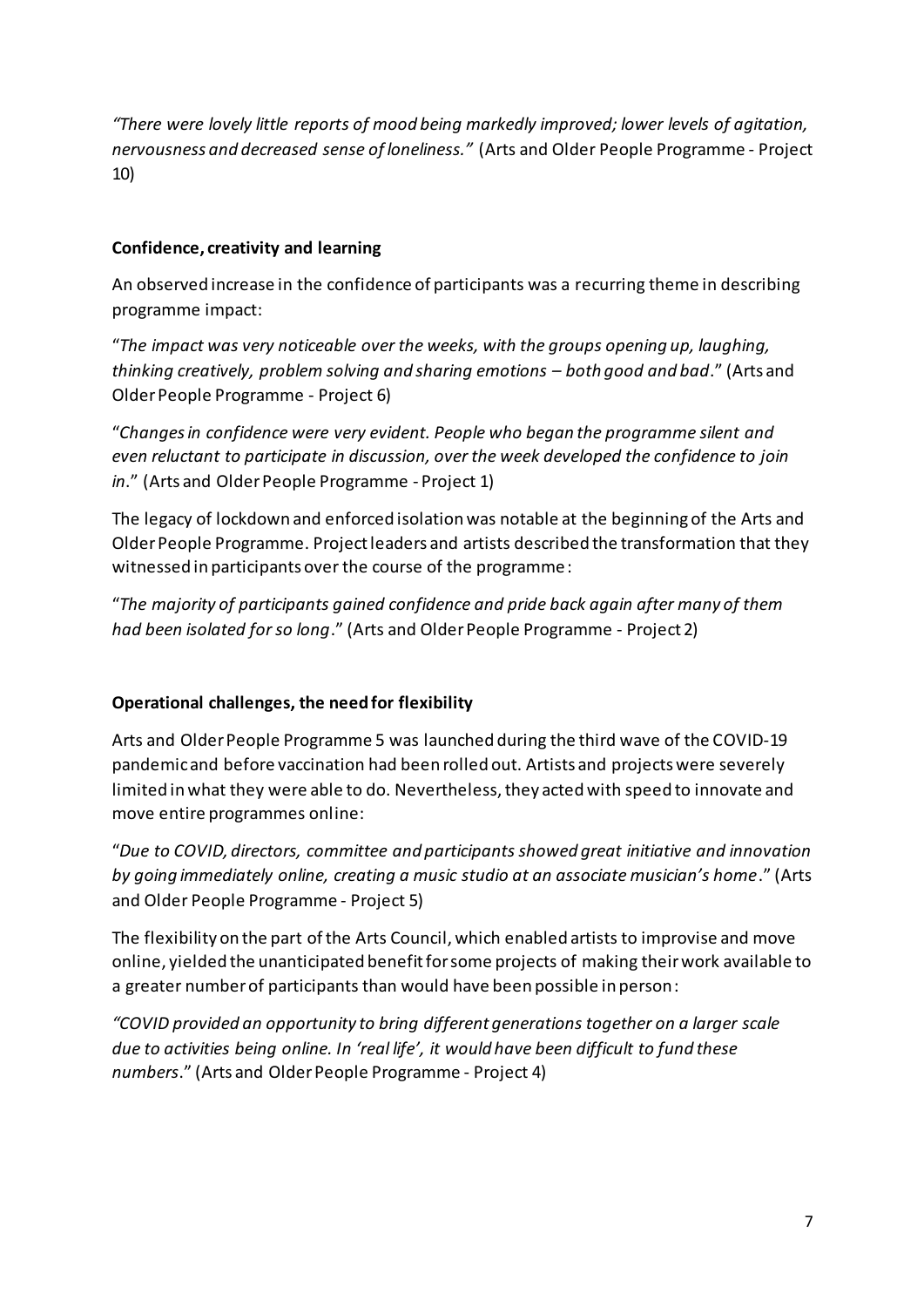#### **Discussion and next steps:**

A standardised evaluation framework, including universally recognised measures of loneliness, isolation and wellbeing, has been designed and rolled out amongst the 27 organisations benefiting from Round 6 funding. The findings from this evaluation will be available in the spring/summer of 2022.

Observation of online workshops on reminiscence, storytelling and song writing with carers and with people who have dementia served to highlight how the arts can promote dignity.

The high level of engagement by people with dementia in workshop settings challenges stereotypical notions about the capacity of the people affected by the condition.

The arts-based workshops were observed to give voice to people isolated and excluded from society. Erudite descriptions of poverty, racism and discrimination are evidence of the important advocacy roles that people with dementia can play in shaping society. Finding innovative ways of tapping into this resource and strengthening the voices of people with dementia is vital.

The Zoom workshops evolved in response to the limitations imposed by COVID-19. They proved to be enormously successful in making the arts accessible to people who are isolated.